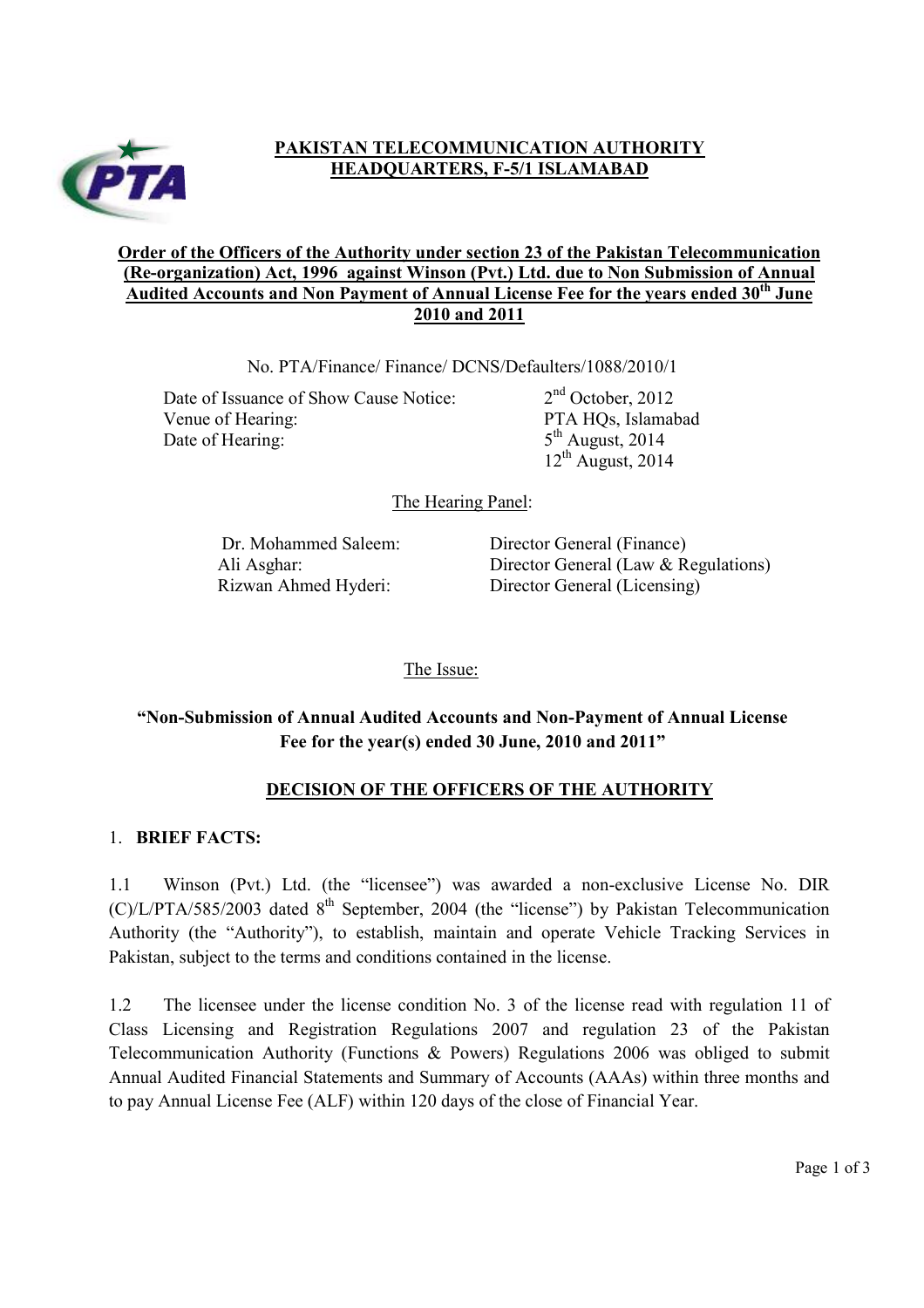1.3 The licensee vide letters dated  $22<sup>nd</sup>$  Sep., 2010, 28<sup>th</sup> April, 2011 and 10<sup>th</sup> October, 2011 was required to submit Annual Audited Accounts (AAAs) along with Annual License Fee for the year ended  $30<sup>th</sup>$  June, 2010 and 2011 but in vain.

1.4 Due to failure to abide by terms and conditions of license, relevant regulations and direction issued for submission of AAAs and payment for the year ended 2010 and 2011, a Show Cause Notice (SCN) dated 2<sup>nd</sup> October, 2012 under section 23 of the Pakistan Telecommunication (Re-organization) Act, 1996 (the "Act") was issued to the licensee. As per SCN, the licensee was required to remedy the aforementioned contravention by submitting AAAs along with ALF for the year ended 30<sup>th</sup> June 2010 and 2011 including late payment additional fee  $\omega$ , 2% per month or part thereof within seven days of the issuance of SCN. In addition, the licensee was also directed to explain in writing within 30 days of the issuance of SCN as to why the license should not be suspended, terminated or any other enforcement order should not be passed against the licensee under section 23 of the Act. The licensee did not remedy the contravention within the stipulated time as given in the SCN.

1.5 As per available record, the licensee vide letter dated  $10<sup>th</sup>$  October, 2012 requested to extension of time for submission of requisite documents. In addition, the licensee vide letter dated 15<sup>th</sup> October, 2012 submitted that the company is willing to pay both the Annual Licensing Fee and the penalty mentioned on the SCN. However, due to some inconveniences, as mentioned in the its letter dated  $15<sup>th</sup>$  October, 2012, requested for extra time to enable to comply with the same.

1.6. Before passing an Order under sub-section 3 of section 23 of the Act, the licensee was given opportunities of hearing on  $5<sup>th</sup>$  August, 2014 and 12<sup>th</sup> August, 2014. It would be pertinent to mention here that SCN and hearing notices were served at the address as provided and maintained by the licensee with the Authority as per regulation 46 of the Pakistan Telecommunication Authority (Functions & Powers) Regulations, 2006 but received back undelivered. In such circumstances the hearing panel has no option except to proceed *ex-parte* against the licensee as per available record.

1.6 After examination of the record, it is concluded that the licensee did not pay any heed to observe and comply with the terms and conditions of license with respect to submission of AAAs for the year ended 30 June 2010 and payment of ALF for the years ended 30 June 2010 & 2011.

# 2. **Order**

2.1. Keeping in view the above mentioned facts coupled with the available record, the hearing panel hereby decides as under:

(a) The license of Winson (Pvt.) Ltd. is hereby **SUSPENDED** for a period of one month or till submission of Annual Audited Accounts for the year ended 30 June 2011 along with payment of Annual License Fee for the years ended on  $30<sup>th</sup>$  June, 2010  $\&$  2011 including late payment additional fee  $\omega$  2% per month on the outstanding amount for each month or part thereof, whichever is earlier.